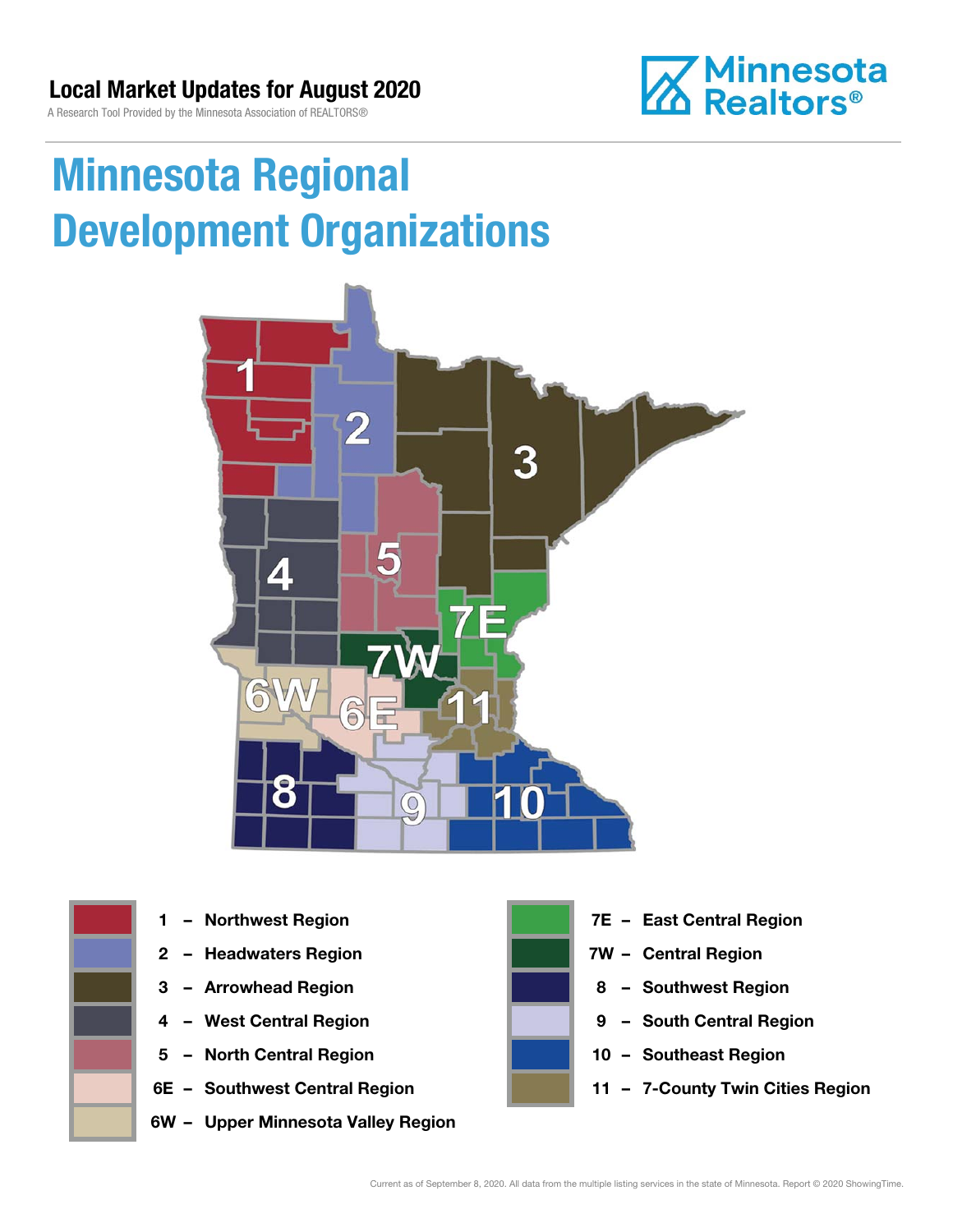A Research Tool Provided by the Minnesota Association of REALTORS®



## 1 – Northwest Region

|                                          | August    |           |                | <b>Year to Date</b> |                    |                |
|------------------------------------------|-----------|-----------|----------------|---------------------|--------------------|----------------|
| <b>Key Metrics</b>                       | 2019      | 2020      | Percent Change | <b>Thru 8-2019</b>  | <b>Thru 8-2020</b> | Percent Change |
| <b>New Listings</b>                      | 79        | 65        | $-17.7%$       | 479                 | 444                | - 7.3%         |
| <b>Pending Sales</b>                     | 46        | 73        | $+58.7%$       | 331                 | 382                | $+15.4%$       |
| <b>Closed Sales</b>                      | 43        | 54        | $+25.6%$       | 289                 | 295                | $+2.1%$        |
| Median Sales Price*                      | \$131,000 | \$135,250 | $+3.2%$        | \$137,950           | \$130,000          | $-5.8%$        |
| Percent of Original List Price Received* | 92.9%     | 94.7%     | $+1.9%$        | 92.8%               | $92.0\%$           | $-0.9%$        |
| Days on Market Until Sale                | 78        | 63        | $-19.2%$       | 98                  | 102                | $+4.1%$        |
| Months Supply of Inventory               | 6.5       | 3.8       | - 41.5%        | --                  |                    | --             |

\* Does not account for sale concessions and/or down payment assistance. Note: Activity for one month can sometimes look extreme due to small sample size.



### **Historical Median Sales Price** Rolling 12-Month Calculation



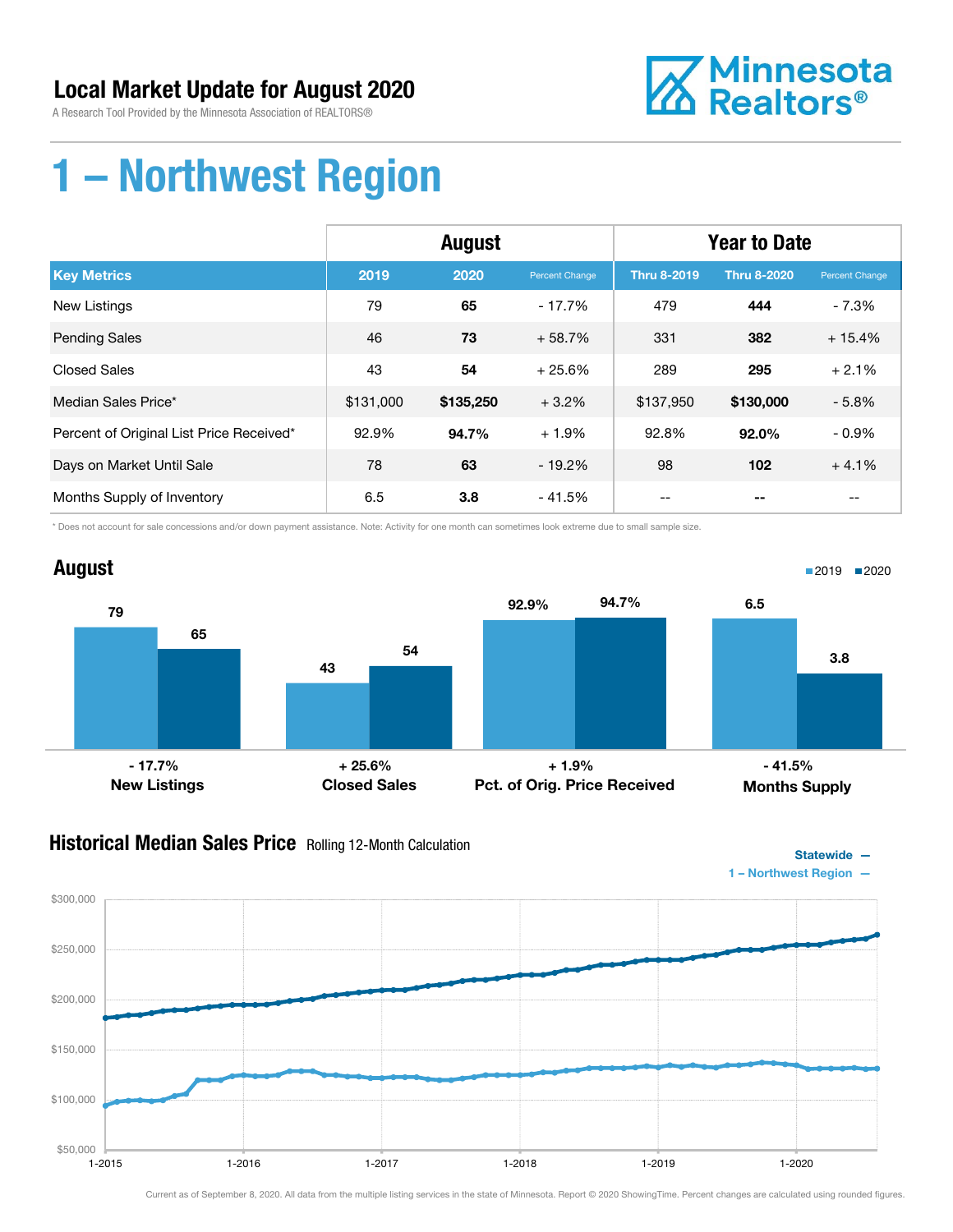

## 2 – Headwaters Region

|                                          | August    |           |                | <b>Year to Date</b> |                    |                       |
|------------------------------------------|-----------|-----------|----------------|---------------------|--------------------|-----------------------|
| <b>Key Metrics</b>                       | 2019      | 2020      | Percent Change | <b>Thru 8-2019</b>  | <b>Thru 8-2020</b> | <b>Percent Change</b> |
| New Listings                             | 147       | 147       | $0.0\%$        | 1,271               | 1,033              | $-18.7%$              |
| <b>Pending Sales</b>                     | 105       | 160       | $+52.4%$       | 791                 | 871                | $+10.1%$              |
| <b>Closed Sales</b>                      | 132       | 130       | $-1.5%$        | 706                 | 706                | 0.0%                  |
| Median Sales Price*                      | \$162,750 | \$195,500 | $+20.1%$       | \$175,000           | \$192,500          | $+10.0\%$             |
| Percent of Original List Price Received* | 95.0%     | 94.7%     | $-0.3%$        | 95.1%               | 95.3%              | $+0.2%$               |
| Days on Market Until Sale                | 67        | 76        | $+13.4%$       | 74                  | 73                 | $-1.4%$               |
| Months Supply of Inventory               | 6.7       | 3.0       | $-55.2%$       | --                  | --                 | --                    |

\* Does not account for sale concessions and/or down payment assistance. Note: Activity for one month can sometimes look extreme due to small sample size.



#### **Historical Median Sales Price** Rolling 12-Month Calculation



Statewide —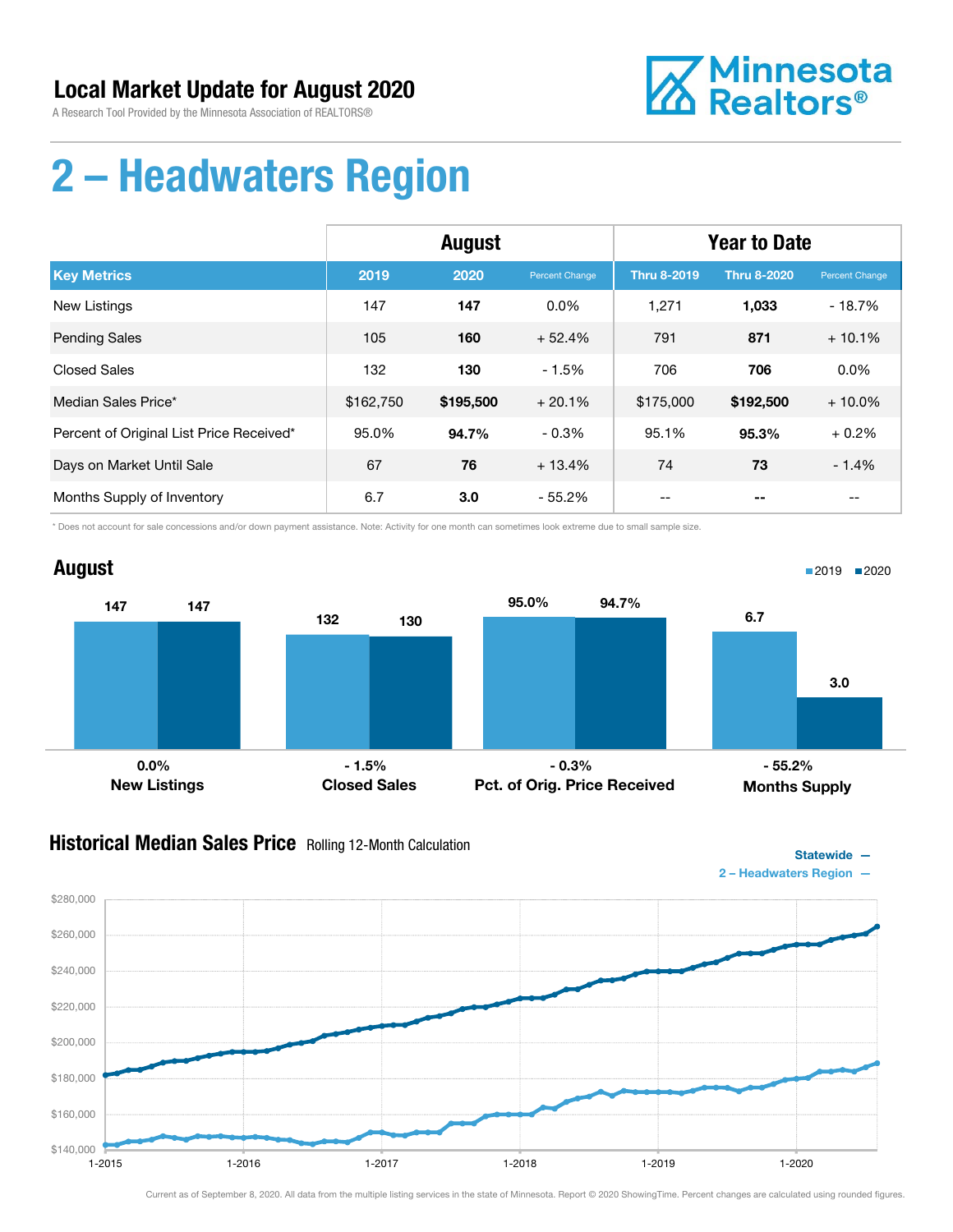A Research Tool Provided by the Minnesota Association of REALTORS®



## 3 – Arrowhead Region

|                                          | August    |           |                | <b>Year to Date</b> |                    |                          |
|------------------------------------------|-----------|-----------|----------------|---------------------|--------------------|--------------------------|
| <b>Key Metrics</b>                       | 2019      | 2020      | Percent Change | <b>Thru 8-2019</b>  | <b>Thru 8-2020</b> | Percent Change           |
| New Listings                             | 749       | 623       | $-16.8%$       | 5,532               | 4,544              | $-17.9%$                 |
| <b>Pending Sales</b>                     | 586       | 595       | $+1.5%$        | 3,543               | 3,809              | $+7.5%$                  |
| Closed Sales                             | 630       | 682       | $+8.3%$        | 3,245               | 3,239              | $-0.2%$                  |
| Median Sales Price*                      | \$185,500 | \$197,900 | $+6.7%$        | \$169,900           | \$180,000          | $+5.9%$                  |
| Percent of Original List Price Received* | 95.2%     | 96.2%     | $+1.1%$        | 94.6%               | 95.1%              | $+0.5%$                  |
| Days on Market Until Sale                | 66        | 75        | $+13.6%$       | 82                  | 81                 | $-1.2%$                  |
| Months Supply of Inventory               | 6.9       | 3.9       | $-43.5%$       | $- -$               | --                 | $\overline{\phantom{m}}$ |

\* Does not account for sale concessions and/or down payment assistance. Note: Activity for one month can sometimes look extreme due to small sample size.

#### August 749 <sup>623</sup> <sup>630</sup> <sup>682</sup> New Listings Closed Sales 95.2% 96.2% Pct. of Orig. Price Received 6.9 3.9 Months Supply ■2019 2020  $-16.8\%$  - 16.8% + 8.3% + 1.1% - 43.5%

### **Historical Median Sales Price** Rolling 12-Month Calculation



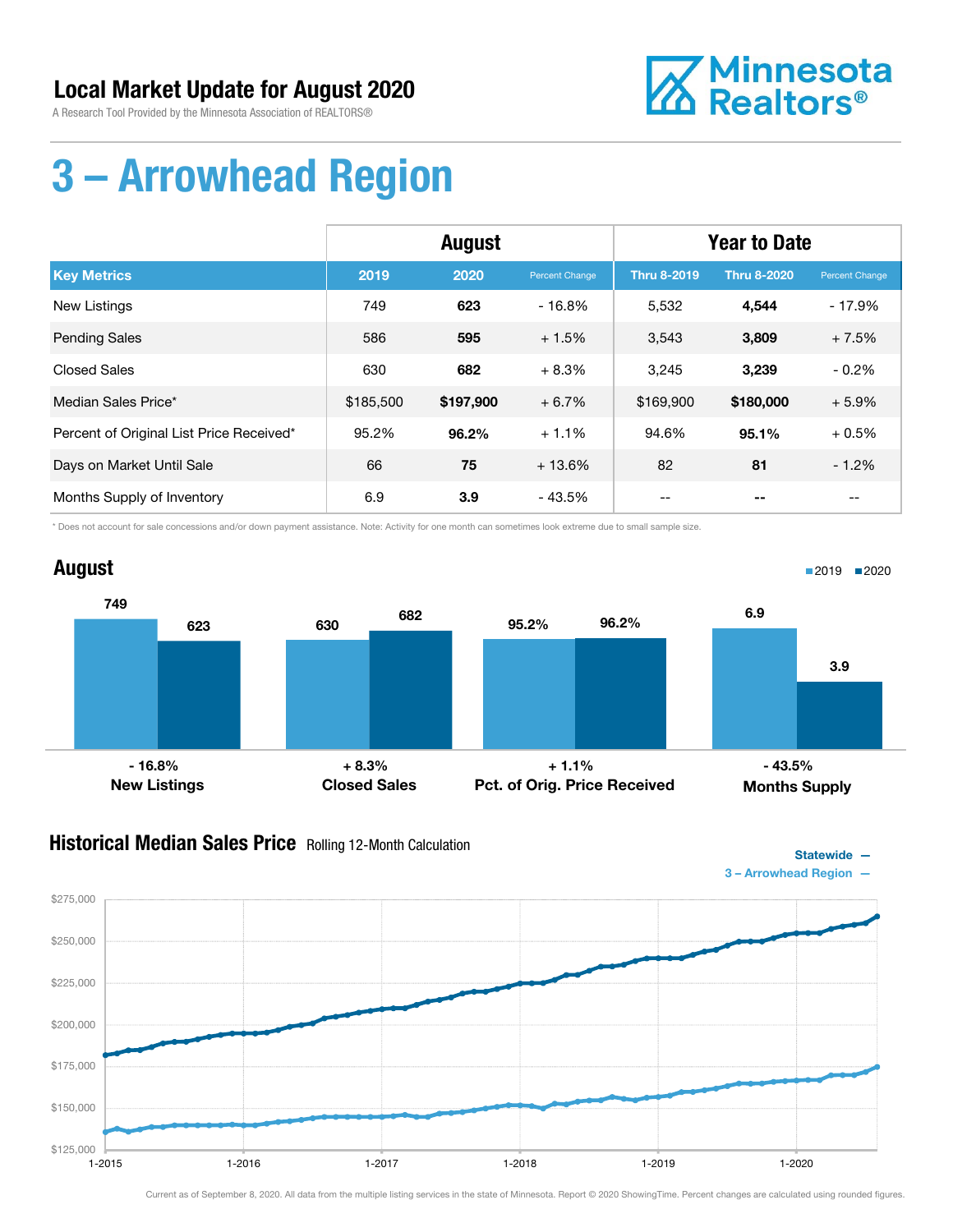A Research Tool Provided by the Minnesota Association of REALTORS®



## 4 – West Central Region

|                                          | <b>August</b> |           |                | <b>Year to Date</b> |                    |                |
|------------------------------------------|---------------|-----------|----------------|---------------------|--------------------|----------------|
| <b>Key Metrics</b>                       | 2019          | 2020      | Percent Change | <b>Thru 8-2019</b>  | <b>Thru 8-2020</b> | Percent Change |
| New Listings                             | 392           | 342       | $-12.8%$       | 2,739               | 2,512              | $-8.3%$        |
| <b>Pending Sales</b>                     | 291           | 343       | $+17.9%$       | 1,806               | 2,051              | $+13.6%$       |
| <b>Closed Sales</b>                      | 296           | 336       | $+13.5%$       | 1,591               | 1,704              | $+7.1%$        |
| Median Sales Price*                      | \$218,500     | \$234,000 | $+7.1%$        | \$205,000           | \$215,014          | $+4.9%$        |
| Percent of Original List Price Received* | 94.9%         | 96.5%     | $+1.7%$        | 95.0%               | 95.7%              | $+0.7%$        |
| Days on Market Until Sale                | 60            | 61        | $+1.7%$        | 70                  | 68                 | $-2.9%$        |
| Months Supply of Inventory               | 6.0           | 3.4       | $-43.3%$       | --                  | --                 | $- -$          |

\* Does not account for sale concessions and/or down payment assistance. Note: Activity for one month can sometimes look extreme due to small sample size.

#### August 392 296 342 336 New Listings Closed Sales 94.9% 96.5% Pct. of Orig. Price Received 6.0 3.4 Months Supply ■2019 2020  $-12.8\%$  - 12.8% + 13.5% + 1.7% + 1.7% + 43.3%

### **Historical Median Sales Price** Rolling 12-Month Calculation

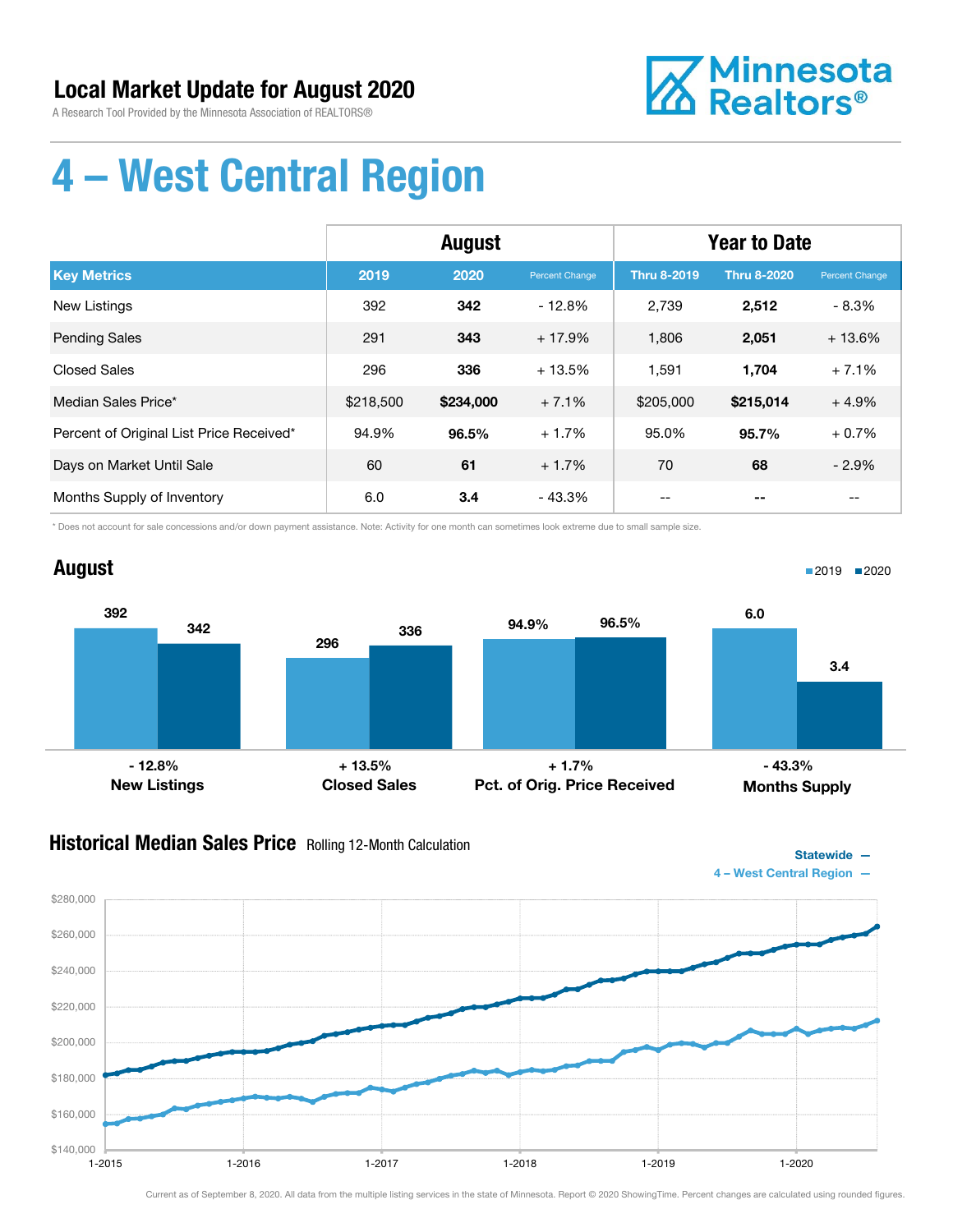

## 5 – North Central Region

|                                          | August    |           |                | <b>Year to Date</b> |                    |                |
|------------------------------------------|-----------|-----------|----------------|---------------------|--------------------|----------------|
| <b>Key Metrics</b>                       | 2019      | 2020      | Percent Change | <b>Thru 8-2019</b>  | <b>Thru 8-2020</b> | Percent Change |
| New Listings                             | 415       | 452       | $+8.9%$        | 3,217               | 2,894              | $-10.0\%$      |
| <b>Pending Sales</b>                     | 380       | 440       | $+15.8%$       | 2,155               | 2,482              | $+15.2%$       |
| <b>Closed Sales</b>                      | 374       | 370       | $-1.1%$        | 1,962               | 2,080              | $+6.0%$        |
| Median Sales Price*                      | \$200,000 | \$240,000 | $+20.0%$       | \$196.450           | \$219,900          | $+11.9%$       |
| Percent of Original List Price Received* | 95.6%     | 96.5%     | $+0.9%$        | 95.3%               | 95.5%              | $+0.2%$        |
| Days on Market Until Sale                | 58        | 62        | $+6.9%$        | 70                  | 75                 | $+7.1%$        |
| Months Supply of Inventory               | 5.8       | 2.6       | $-55.2%$       | --                  |                    | --             |

\* Does not account for sale concessions and/or down payment assistance. Note: Activity for one month can sometimes look extreme due to small sample size.

#### August 415 374 452 370 New Listings Closed Sales 95.6% 96.5% Pct. of Orig. Price Received 5.8 2.6 Months Supply ■2019 2020 + 8.9% - 1.1% + 0.9% - 55.2%

### **Historical Median Sales Price** Rolling 12-Month Calculation

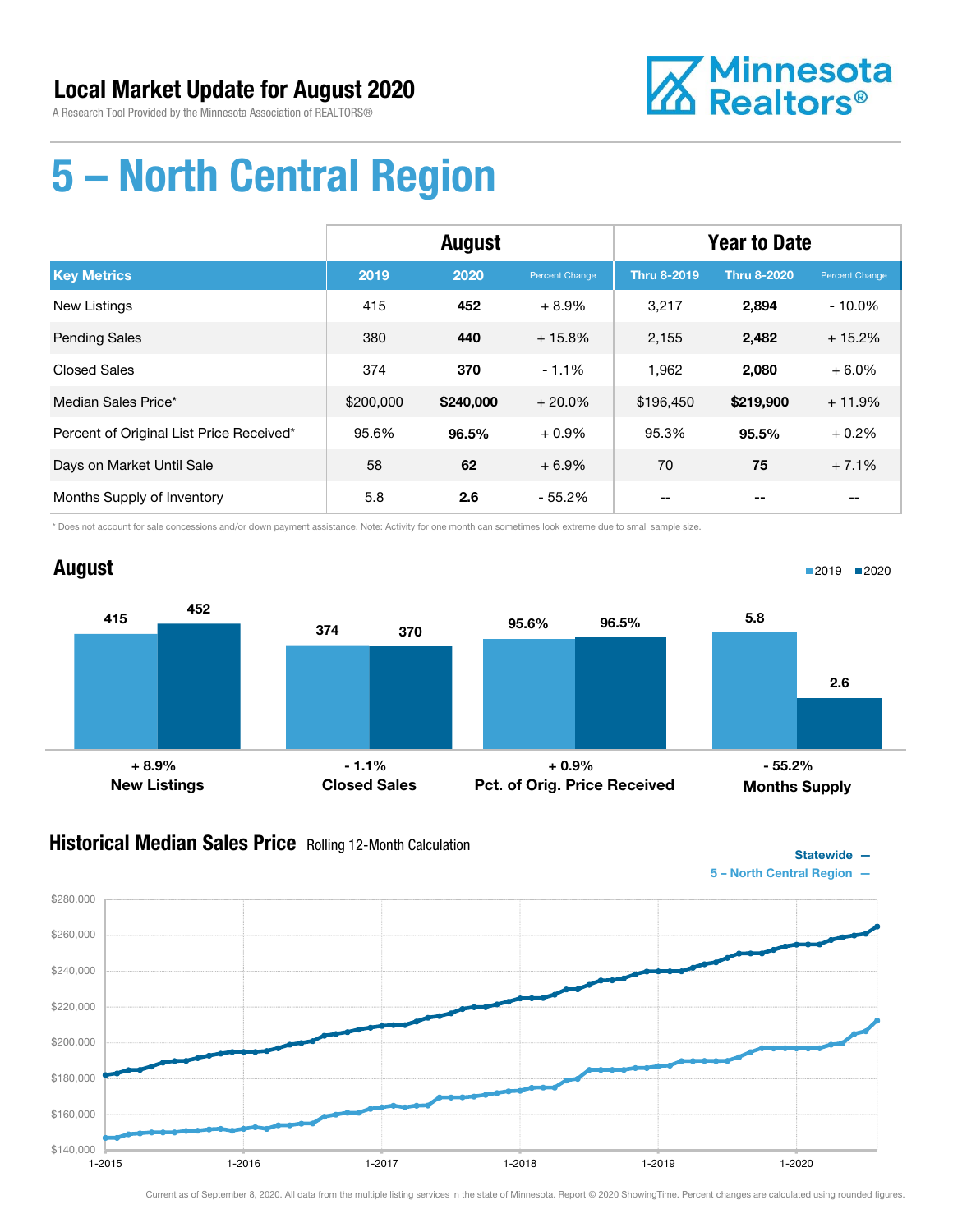

## 6E – Southwest Central Region

|                                          | <b>August</b> |           |                | <b>Year to Date</b> |                    |                |
|------------------------------------------|---------------|-----------|----------------|---------------------|--------------------|----------------|
| <b>Key Metrics</b>                       | 2019          | 2020      | Percent Change | <b>Thru 8-2019</b>  | <b>Thru 8-2020</b> | Percent Change |
| New Listings                             | 204           | 176       | $-13.7\%$      | 1,422               | 1,247              | $-12.3%$       |
| <b>Pending Sales</b>                     | 166           | 165       | $-0.6%$        | 1,119               | 1,114              | $-0.4%$        |
| <b>Closed Sales</b>                      | 174           | 165       | $-5.2%$        | 1.047               | 982                | $-6.2%$        |
| Median Sales Price*                      | \$164,950     | \$178,200 | $+8.0%$        | \$164,000           | \$178,100          | $+8.6%$        |
| Percent of Original List Price Received* | 95.5%         | 96.4%     | $+0.9%$        | 95.4%               | 96.3%              | $+0.9%$        |
| Days on Market Until Sale                | 57            | 55        | $-3.5%$        | 71                  | 64                 | $-9.9%$        |
| Months Supply of Inventory               | 3.8           | 2.5       | $-34.2\%$      |                     |                    |                |

\* Does not account for sale concessions and/or down payment assistance. Note: Activity for one month can sometimes look extreme due to small sample size.



### **Historical Median Sales Price** Rolling 12-Month Calculation

Statewide —

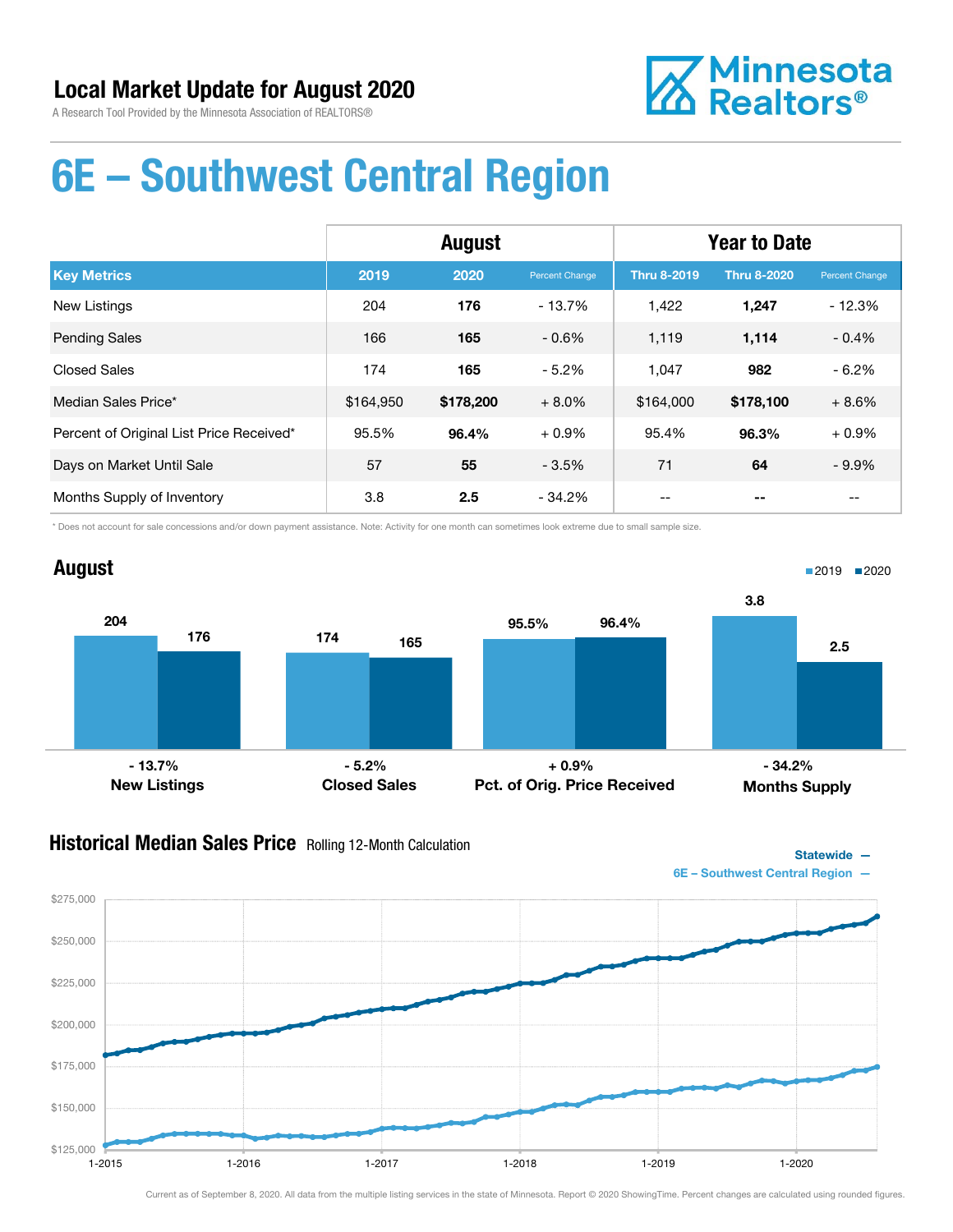# **Z** Minnesota<br>**ZA** Realtors<sup>®</sup>

## 6W – Upper Minnesota Valley Region

|                                          | <b>August</b> |           |                | <b>Year to Date</b> |                    |                |
|------------------------------------------|---------------|-----------|----------------|---------------------|--------------------|----------------|
| <b>Key Metrics</b>                       | 2019          | 2020      | Percent Change | Thru 8-2019         | <b>Thru 8-2020</b> | Percent Change |
| <b>New Listings</b>                      | 58            | 55        | $-5.2%$        | 400                 | 349                | $-12.8%$       |
| <b>Pending Sales</b>                     | 42            | 44        | $+4.8%$        | 257                 | 261                | $+1.6%$        |
| <b>Closed Sales</b>                      | 52            | 42        | $-19.2%$       | 248                 | 238                | $-4.0%$        |
| Median Sales Price*                      | \$106,750     | \$104,375 | $-2.2%$        | \$88,510            | \$102,850          | $+16.2%$       |
| Percent of Original List Price Received* | 93.2%         | 88.8%     | $-4.7%$        | 91.2%               | 89.4%              | $-2.0%$        |
| Days on Market Until Sale                | 97            | 99        | $+2.1%$        | 123                 | 112                | $-8.9\%$       |
| Months Supply of Inventory               | 7.6           | 5.3       | $-30.3%$       |                     |                    |                |

\* Does not account for sale concessions and/or down payment assistance. Note: Activity for one month can sometimes look extreme due to small sample size.



#### **Historical Median Sales Price** Rolling 12-Month Calculation



6W – Upper Minnesota Valley Region —

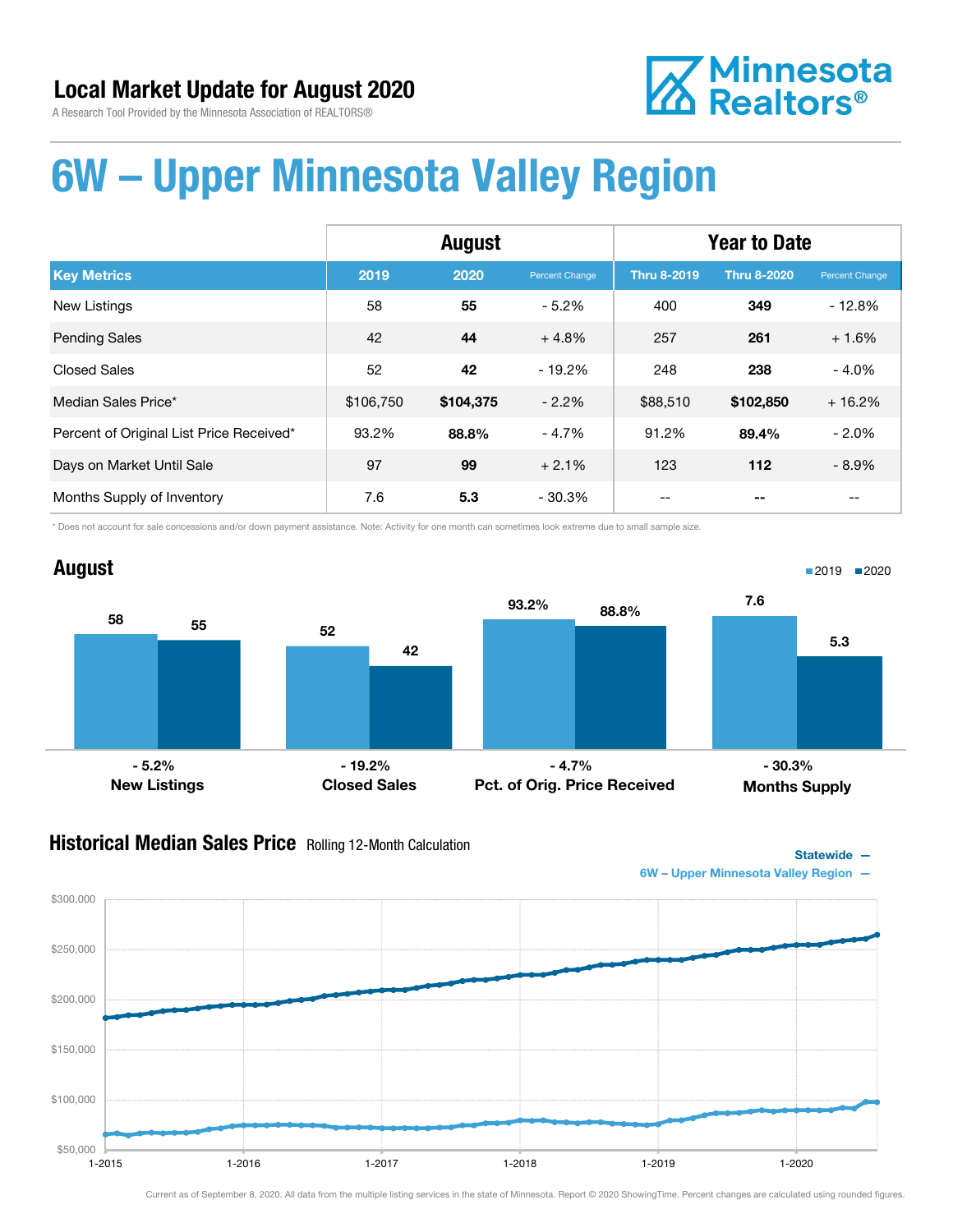A Research Tool Provided by the Minnesota Association of REALTORS®



## 7E – East Central Region

|                                          | August    |           |                | <b>Year to Date</b> |                    |                |
|------------------------------------------|-----------|-----------|----------------|---------------------|--------------------|----------------|
| <b>Key Metrics</b>                       | 2019      | 2020      | Percent Change | <b>Thru 8-2019</b>  | <b>Thru 8-2020</b> | Percent Change |
| New Listings                             | 454       | 391       | $-13.9%$       | 2.900               | 2,695              | $-7.1%$        |
| <b>Pending Sales</b>                     | 344       | 406       | $+18.0\%$      | 2,041               | 2,290              | $+12.2%$       |
| <b>Closed Sales</b>                      | 353       | 355       | $+0.6%$        | 1,871               | 1,946              | $+4.0%$        |
| Median Sales Price*                      | \$221,900 | \$250,000 | $+12.7%$       | \$220,000           | \$239,600          | $+8.9%$        |
| Percent of Original List Price Received* | 97.2%     | 99.1%     | $+2.0%$        | 97.6%               | 98.2%              | $+0.6%$        |
| Days on Market Until Sale                | 46        | 36        | $-21.7%$       | 53                  | 50                 | $-5.7%$        |
| Months Supply of Inventory               | 4.0       | 1.9       | $-52.5%$       | --                  |                    | --             |

\* Does not account for sale concessions and/or down payment assistance. Note: Activity for one month can sometimes look extreme due to small sample size.



### **Historical Median Sales Price** Rolling 12-Month Calculation

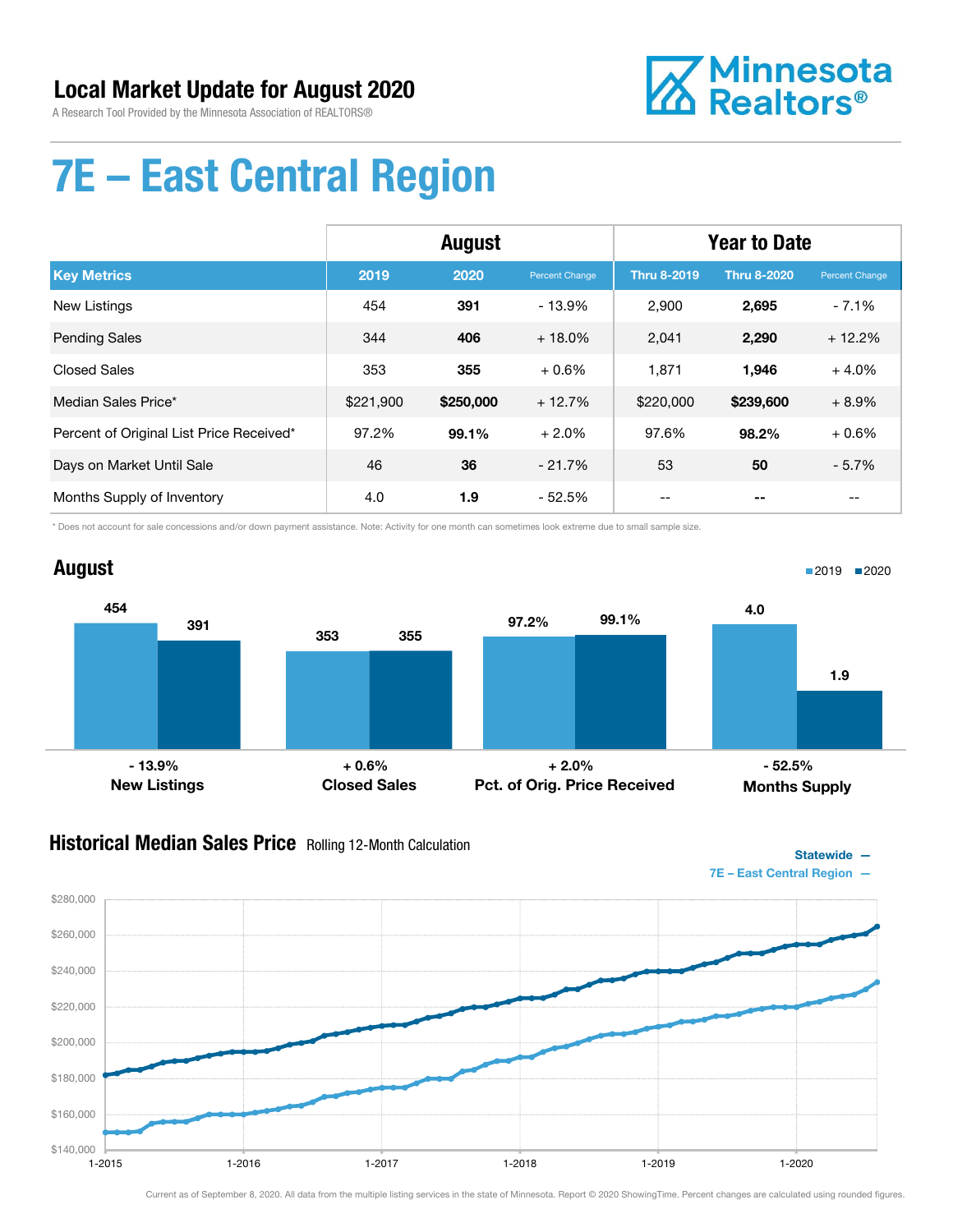A Research Tool Provided by the Minnesota Association of REALTORS®



## 7W – Central Region

|                                          | <b>August</b> |           |                | <b>Year to Date</b> |                    |                       |
|------------------------------------------|---------------|-----------|----------------|---------------------|--------------------|-----------------------|
| <b>Key Metrics</b>                       | 2019          | 2020      | Percent Change | <b>Thru 8-2019</b>  | <b>Thru 8-2020</b> | <b>Percent Change</b> |
| <b>New Listings</b>                      | 970           | 921       | $-5.1%$        | 7,180               | 6,969              | $-2.9%$               |
| <b>Pending Sales</b>                     | 716           | 834       | $+16.5%$       | 5,219               | 5,752              | $+10.2%$              |
| Closed Sales                             | 834           | 869       | $+4.2%$        | 4,838               | 5,087              | $+5.1%$               |
| Median Sales Price*                      | \$249.950     | \$263,750 | $+5.5%$        | \$240,000           | \$258,000          | $+7.5%$               |
| Percent of Original List Price Received* | 98.2%         | 99.3%     | $+1.1%$        | 98.1%               | 98.6%              | $+0.5%$               |
| Days on Market Until Sale                | 44            | 37        | $-15.9%$       | 48                  | 46                 | $-4.2%$               |
| Months Supply of Inventory               | 3.4           | 1.8       | - 47.1%        | --                  |                    | $- -$                 |

\* Does not account for sale concessions and/or down payment assistance. Note: Activity for one month can sometimes look extreme due to small sample size.

#### August 970 834 <sup>921</sup> <sup>869</sup> New Listings Closed Sales 98.2% 99.3% Pct. of Orig. Price Received 3.4 1.8 Months Supply ■2019 2020  $-5.1\%$  - 5.1% - 47.1% + 4.2% + 1.1% - 47.1% - 47.1%

### **Historical Median Sales Price** Rolling 12-Month Calculation

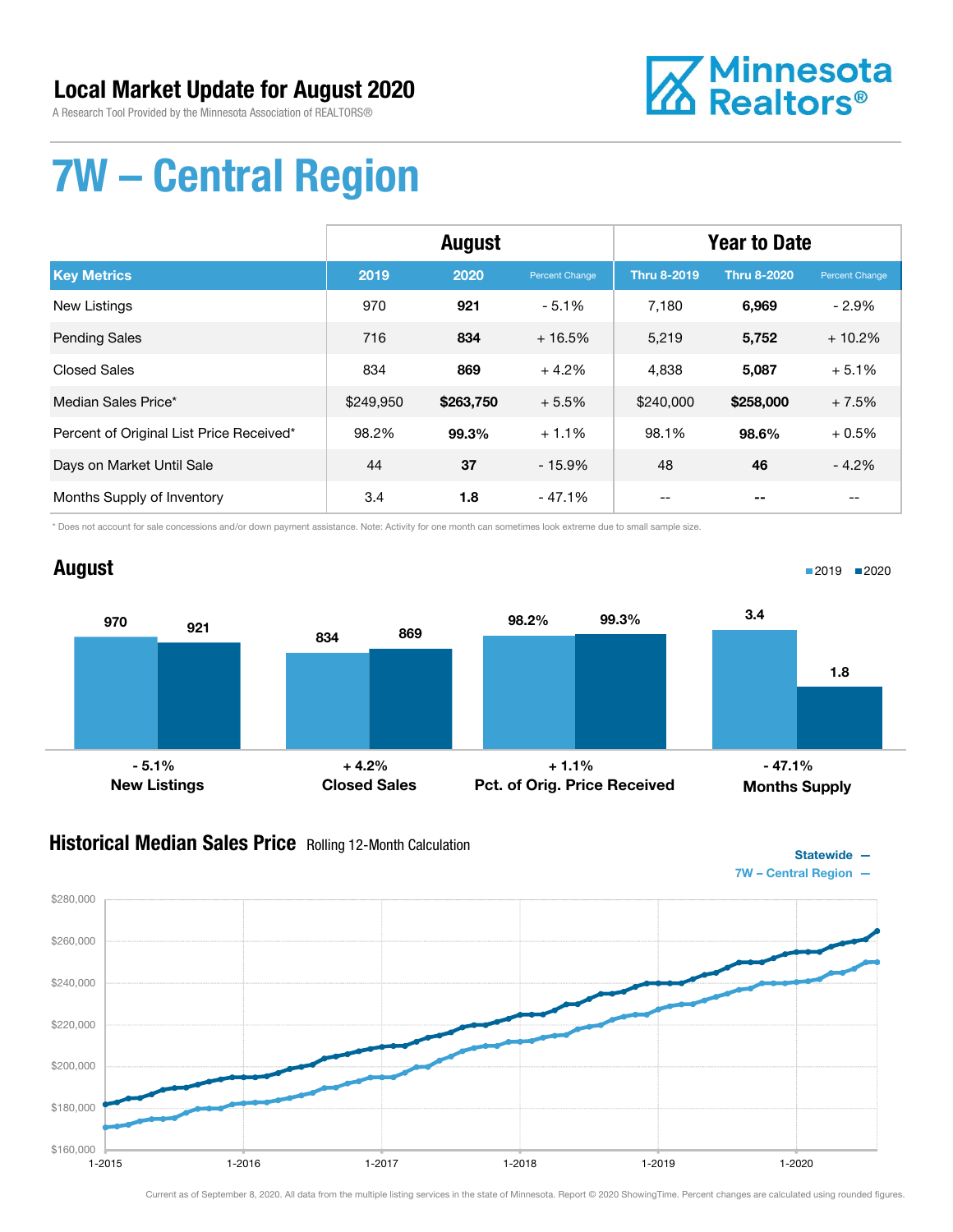A Research Tool Provided by the Minnesota Association of REALTORS®



## 8 – Southwest Region

|                                          | August    |           |                | <b>Year to Date</b> |                    |                |
|------------------------------------------|-----------|-----------|----------------|---------------------|--------------------|----------------|
| <b>Key Metrics</b>                       | 2019      | 2020      | Percent Change | <b>Thru 8-2019</b>  | <b>Thru 8-2020</b> | Percent Change |
| New Listings                             | 139       | 112       | $-19.4%$       | 946                 | 918                | $-3.0\%$       |
| <b>Pending Sales</b>                     | 98        | 111       | $+13.3%$       | 668                 | 790                | $+18.3%$       |
| <b>Closed Sales</b>                      | 126       | 119       | $-5.6%$        | 606                 | 687                | $+13.4%$       |
| Median Sales Price*                      | \$132,000 | \$149,000 | $+12.9%$       | \$115,540           | \$127,500          | $+10.4%$       |
| Percent of Original List Price Received* | 92.6%     | 94.5%     | $+2.1%$        | 92.0%               | 92.0%              | 0.0%           |
| Days on Market Until Sale                | 81        | 59        | $-27.2%$       | 96                  | 87                 | $-9.4%$        |
| Months Supply of Inventory               | 6.3       | 3.6       | $-42.9%$       | --                  |                    | $- -$          |

\* Does not account for sale concessions and/or down payment assistance. Note: Activity for one month can sometimes look extreme due to small sample size.



### **Historical Median Sales Price** Rolling 12-Month Calculation



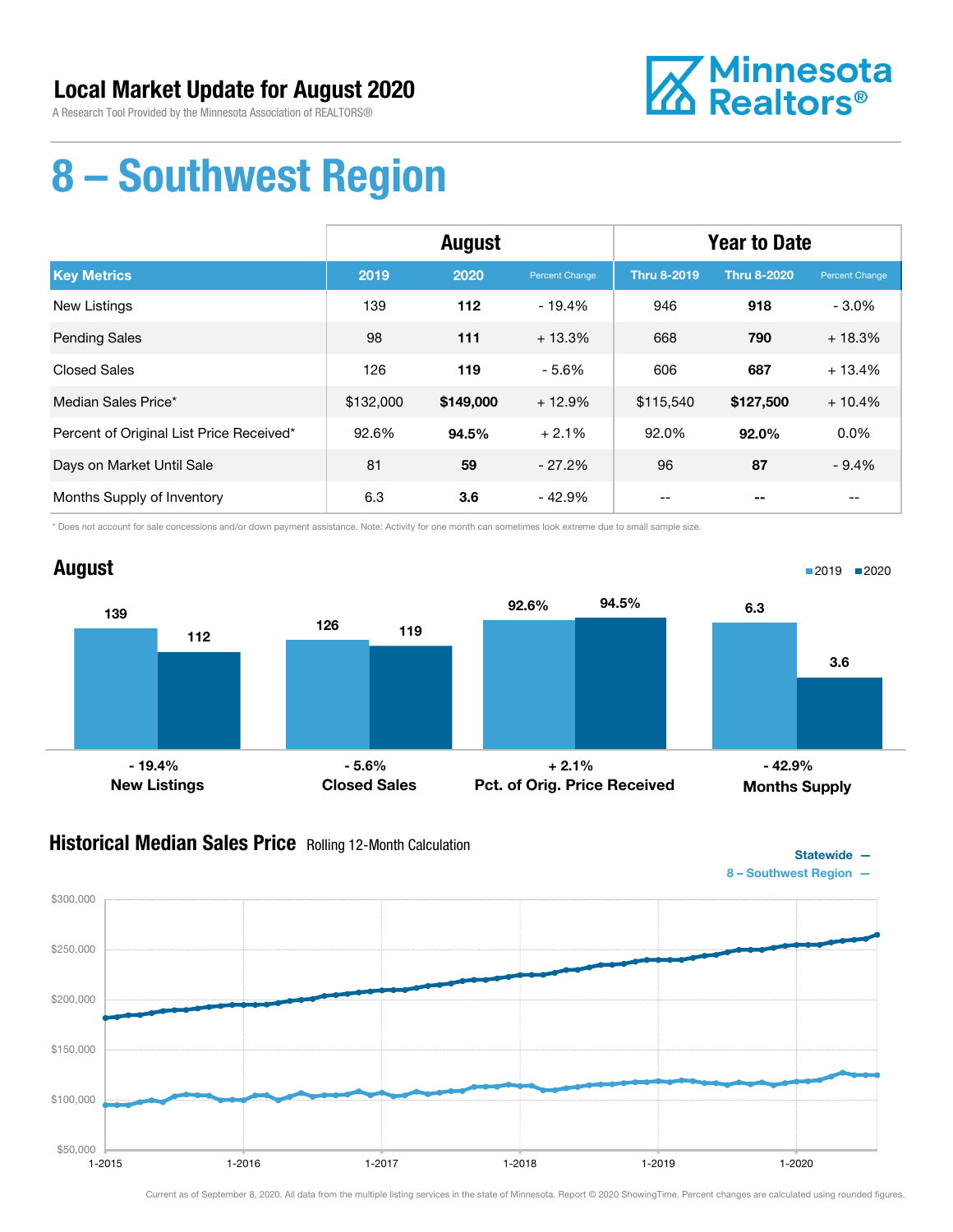

## 9 – South Central Region

|                                          | <b>August</b> |           |                | <b>Year to Date</b> |                    |                |
|------------------------------------------|---------------|-----------|----------------|---------------------|--------------------|----------------|
| <b>Key Metrics</b>                       | 2019          | 2020      | Percent Change | <b>Thru 8-2019</b>  | <b>Thru 8-2020</b> | Percent Change |
| <b>New Listings</b>                      | 420           | 367       | $-12.6%$       | 2.784               | 2,455              | $-11.8%$       |
| <b>Pending Sales</b>                     | 310           | 316       | $+1.9%$        | 2,144               | 2,349              | $+9.6%$        |
| <b>Closed Sales</b>                      | 355           | 342       | $-3.7%$        | 1,939               | 2,102              | $+8.4%$        |
| Median Sales Price*                      | \$189,000     | \$186,750 | $-1.2%$        | \$178,000           | \$184,950          | $+3.9%$        |
| Percent of Original List Price Received* | 95.8%         | $97.2\%$  | $+1.5%$        | 95.3%               | 96.1%              | $+0.8%$        |
| Days on Market Until Sale                | 73            | 86        | $+17.8%$       | 96                  | 97                 | $+1.0%$        |
| Months Supply of Inventory               | 4.1           | 2.0       | - 51.2%        | --                  |                    | --             |

\* Does not account for sale concessions and/or down payment assistance. Note: Activity for one month can sometimes look extreme due to small sample size.



### **Historical Median Sales Price** Rolling 12-Month Calculation



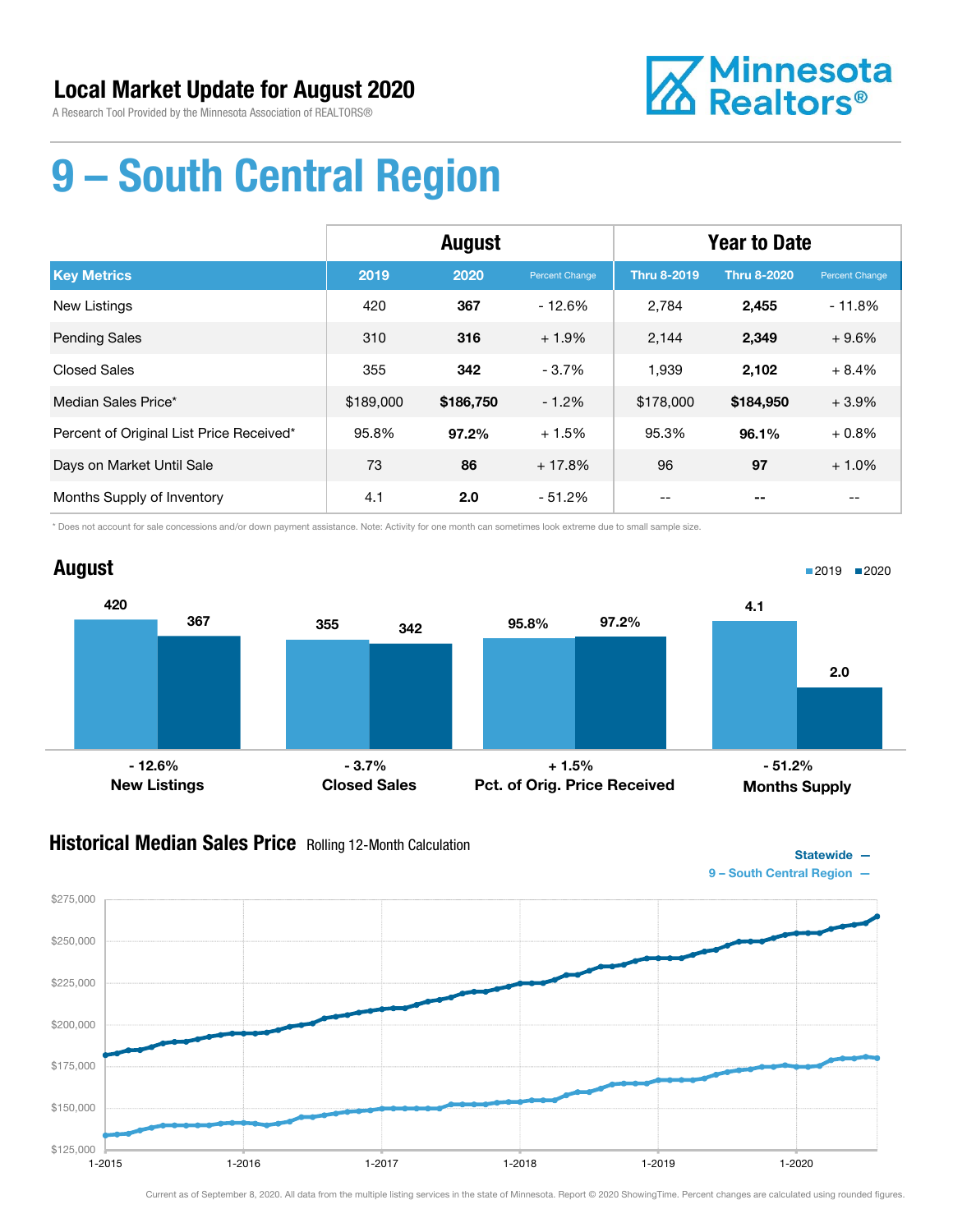A Research Tool Provided by the Minnesota Association of REALTORS®



## 10 – Southeast Region

|                                          | <b>August</b> |           |                | <b>Year to Date</b> |                    |                |
|------------------------------------------|---------------|-----------|----------------|---------------------|--------------------|----------------|
| <b>Key Metrics</b>                       | 2019          | 2020      | Percent Change | <b>Thru 8-2019</b>  | <b>Thru 8-2020</b> | Percent Change |
| New Listings                             | 831           | 829       | $-0.2%$        | 5,990               | 5,736              | $-4.2\%$       |
| <b>Pending Sales</b>                     | 730           | 760       | $+4.1%$        | 4,935               | 5,164              | $+4.6%$        |
| <b>Closed Sales</b>                      | 817           | 730       | $-10.6%$       | 4,628               | 4,644              | $+0.3%$        |
| Median Sales Price*                      | \$219,900     | \$239,900 | $+9.1%$        | \$211,150           | \$225,000          | $+6.6%$        |
| Percent of Original List Price Received* | 97.3%         | 98.6%     | $+1.3%$        | 97.3%               | 97.6%              | $+0.3%$        |
| Days on Market Until Sale                | 47            | 46        | $-2.1%$        | 56                  | 56                 | $0.0\%$        |
| Months Supply of Inventory               | 3.0           | 1.9       | - 36.7%        | --                  | --                 | $-$            |

\* Does not account for sale concessions and/or down payment assistance. Note: Activity for one month can sometimes look extreme due to small sample size.

#### August 831 829 817 730 New Listings Closed Sales 97.3% 98.6% Pct. of Orig. Price Received 3.0 1.9 Months Supply ■2019 2020 - 0.2% - 10.6% + 1.3% - 36.7%

### **Historical Median Sales Price** Rolling 12-Month Calculation